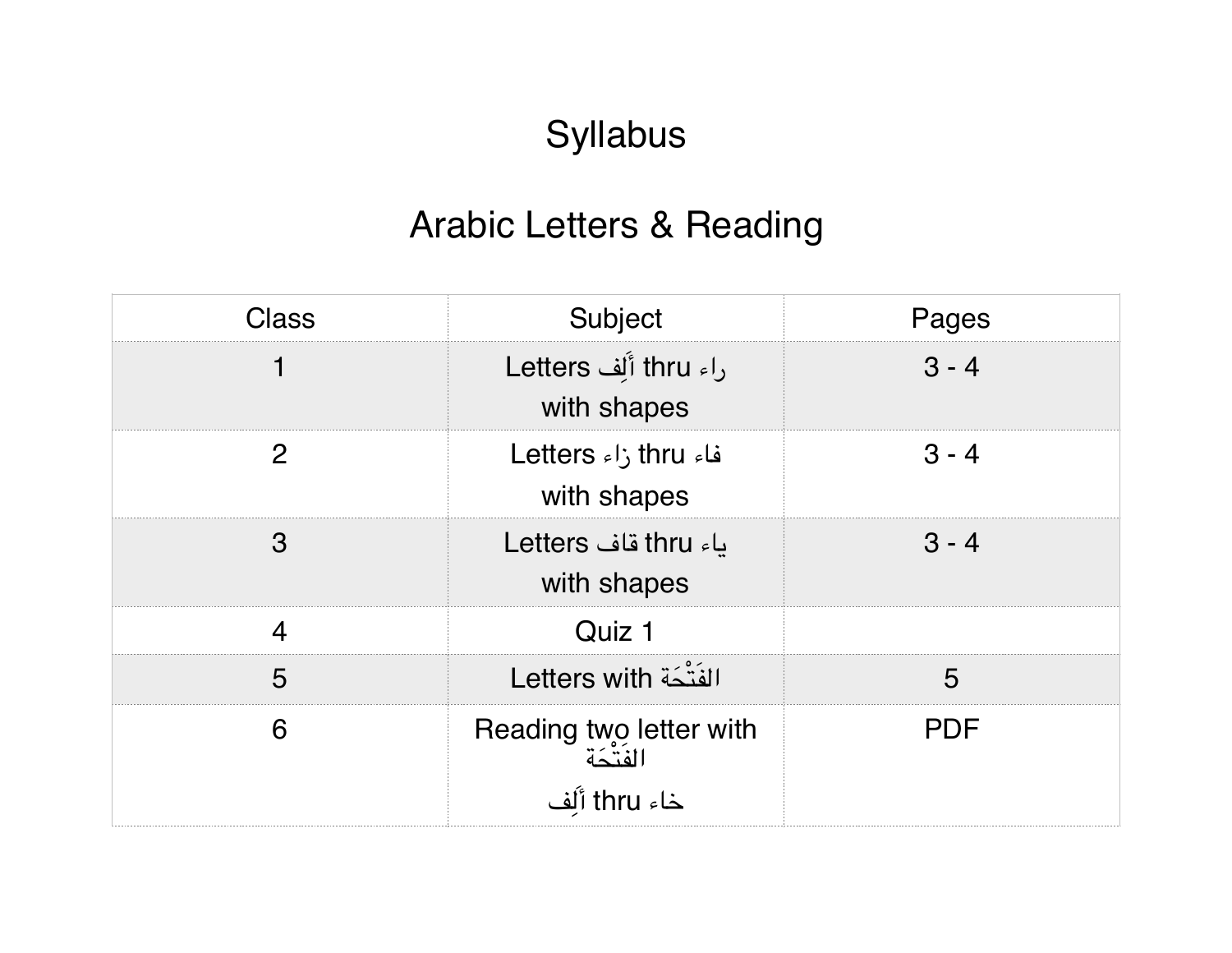| 7  | Reading two letter with<br>الفتحة<br>صَاد thru دَال  | <b>PDF</b> |
|----|------------------------------------------------------|------------|
| 8  | Reading two letter with<br>الفتّحة<br>قَاف thru ضَاد | <b>PDF</b> |
| 9  | Reading two letter with<br>الفتّحة<br>یَاء thru کَاف | <b>PDF</b> |
| 10 | Reading three letter<br>الفَتْحَة words with         | $7 - 11$   |
| 11 | Reading three letter<br>الفَتْحَة words with         | $12 - 13$  |
| 12 | Quiz 2                                               |            |
| 13 | Reading words with<br>الكسْرَة                       | $14 - 16$  |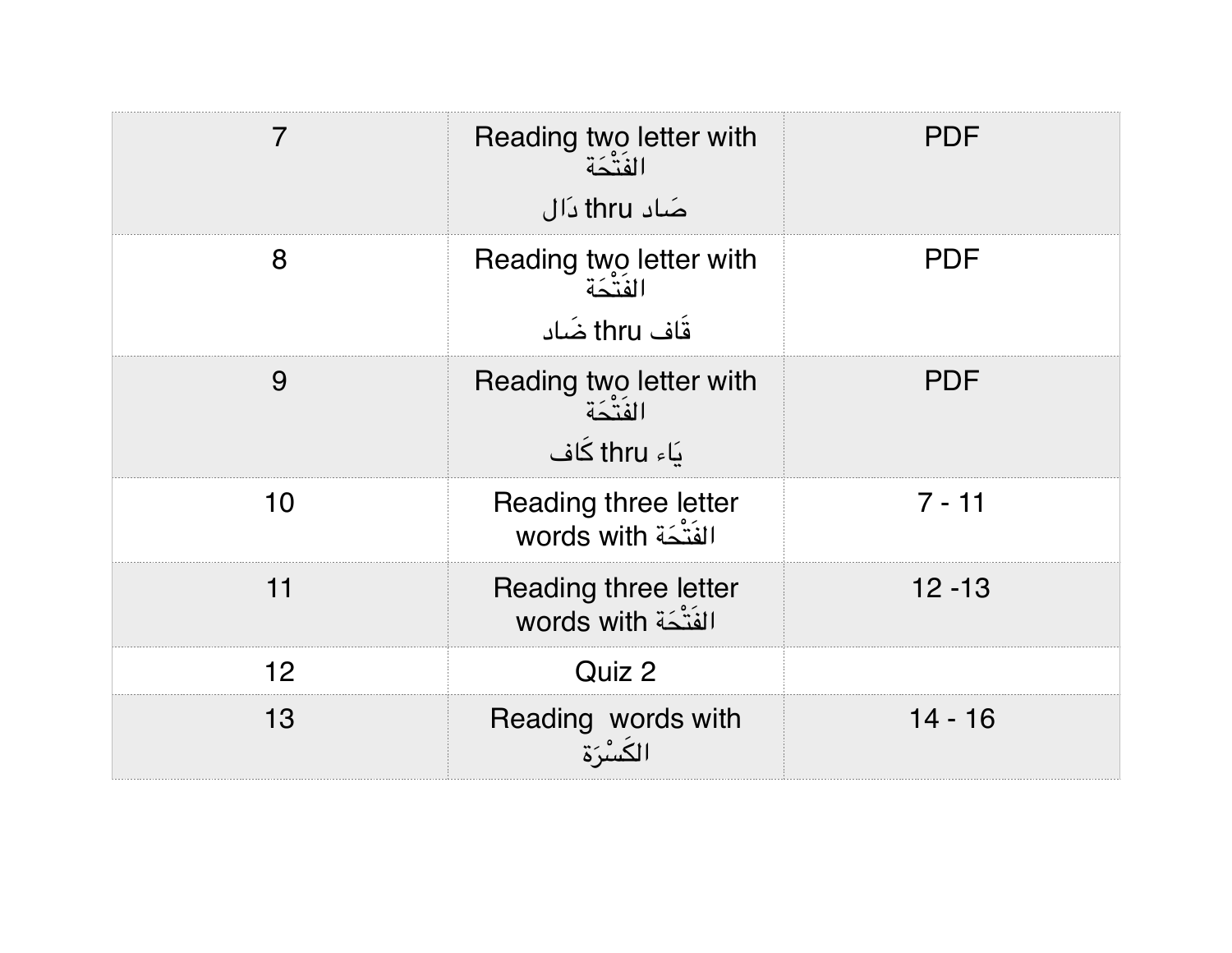| 14 | Reading words with                       | $17 - 18$ |
|----|------------------------------------------|-----------|
| 15 | Reading words with<br>المنهة             | $18 - 19$ |
| 16 | Quiz 3                                   |           |
| 17 | Quiz 4                                   |           |
| 18 | Reading word with<br>المَدّ بِالْأَلِف   | $23 - 24$ |
| 19 | Reading word with<br>المَدّ بِالْأَلِف   | $25 - 26$ |
| 20 | Reading word with<br>المَدّ بالْأَلِف    | $27 - 28$ |
| 21 | Reading word with<br>الَمَّ بِالْكَسْرَة | $29 - 31$ |
| 22 | Reading word with<br>الَدّ بالْكَسْرَة   | $32 - 33$ |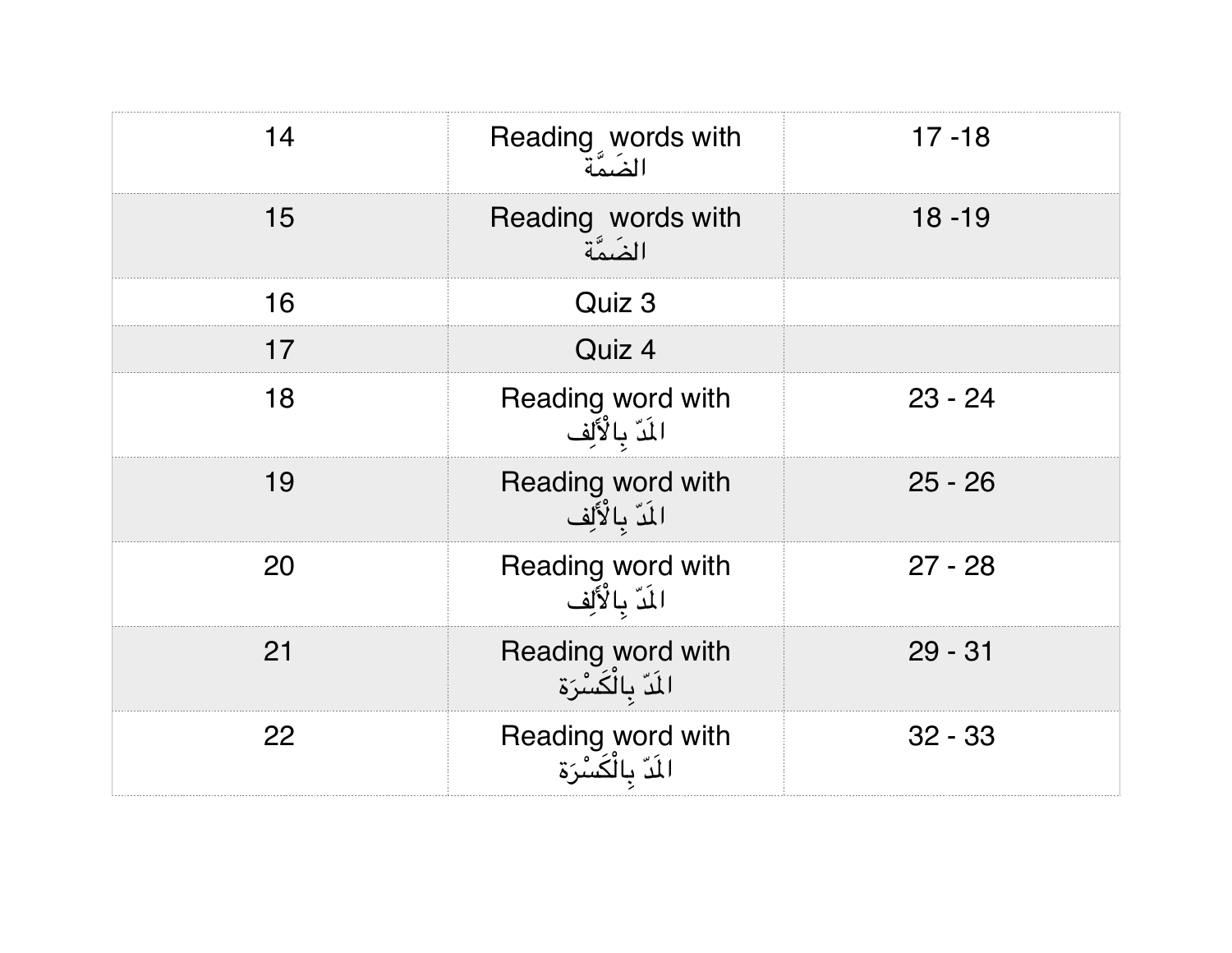| 23 | Quiz 5                                                       |           |
|----|--------------------------------------------------------------|-----------|
| 24 | Reading words with<br>فتْحَتَان                              | $39 - 40$ |
| 25 | Reading words with<br>ݣْسْرَتْان                             | $41 - 42$ |
| 26 | Reading words with<br>ضَمَّتَان                              | $43 - 44$ |
| 27 | Reading words with<br>السّكُون                               | $45 - 47$ |
| 28 | Reading words with<br>هَمْزَةُ الوَصْلِ and هَمْزَةُ القَطْع | $48 - 49$ |
| 29 | Reading words with<br>هَمْزَةُ الوَصْلِ and هَمْزَةُ القَطْع | $50 - 51$ |
| 30 | Quiz 6                                                       |           |
| 31 | <b>Moon letters</b>                                          | $52 - 53$ |
| 32 | Reading words with<br>الشدّة                                 | $54 - 55$ |